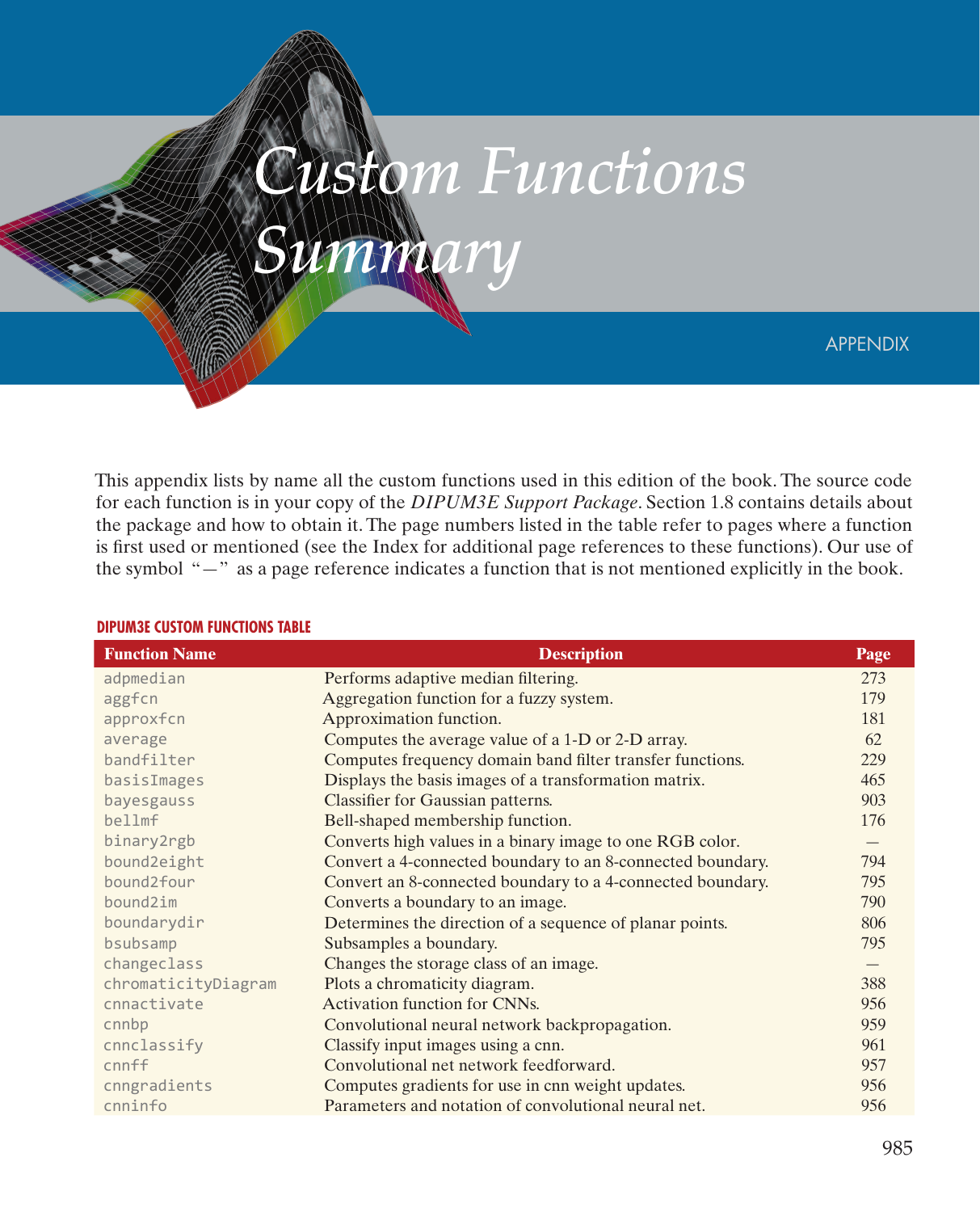## 986 **Appendix** Custom Functions Summary

| cnninit                | Initializes convolutional neural network.                         | 957               |
|------------------------|-------------------------------------------------------------------|-------------------|
| $c$ nnpoo $1$          | Pools (subsamples) the elements of a feature map.                 | 956               |
| cnntrain               | Training of convolutional neural network.                         | 956               |
| cnnupdateweights       | Updates the weights and biases of a cnn.                          | 956               |
| cnotch                 | Generates notch filter transfer functions.                        | 235               |
| colorgrad              | Computes the vector gradient of an RGB image.                     | 445               |
| colorMatchingFunctions | Generates CIE color-matching functions.                           | 384               |
| colorseg               | Performs segmentation of a color image.                           | 448               |
| colorSwatches          | Displays a set of colors on individual squares.                   | 392               |
| compare                | Computes and displays the error between two matrices.             | 520               |
| connectpoly            | Connects the vertices of a polygon with straight lines.           | 795               |
| conwaylaws             | Applies Conway's genetic laws to a single pixel.                  | 607               |
| coord2mask             | Generates a binary mask from given coordinates.                   | 759               |
| cornerprocess          | Processes the output of function cornermetric.                    |                   |
| covmatrix              | Computes the covariance matrix and mean vector.                   | 848               |
| curveDisplay           | Display of 2-D curve.                                             | 739               |
| curveManualInput       | Manual input of curve coordinates.                                | 738               |
| cv2tifs                | Decodes a TIFS2CV compressed image sequence.                      | 578               |
| defuzzify              | Output of fuzzy system.                                           | 179               |
| dftfilt                | Performs frequency domain filtering.                              | 210               |
| dftuv                  | Computes meshgrid frequency matrices.                             | 217               |
| diameter               | Measures the diameter and related properties of image boundaries. | 814               |
| div2D                  | Computes the divergence of a 2D vector field.                     |                   |
| elemdup                | Duplicates the elements of an array in specified dimensions.      |                   |
| endpoints              | Computes end points of a binary image.                            |                   |
| fcnnactivate           | Activation function for FCNNs.                                    | 943               |
| fcnnbp                 | Backpropagation in fully-connected neural net.                    | 942               |
| fcnnclassify           | Fully-connected neural network classifier.                        | 943               |
| fcnnff                 | Feedforward in a fully-connected neural net.                      | 936               |
| fcnninfo               | Parameters and notation of fully-connected neural net.            | 935               |
| fcnninit               | Initialize fully-connected neural net.                            | 936               |
| fcnnMSE                | Outputs the mean squared error in a fully-connected neural net.   | $\qquad \qquad -$ |
| fcnntrain              | Train a fully-connected neural net.                               | 942               |
| fcnnupdateweights      | Updates the weights of fully-connected neural net.                | 942               |
| flipdims               | Flips an array in specified dimensions.                           |                   |
| frdescp                | Computes Fourier descriptors.                                     | 817               |
| freemanChainCode       | Computes the Freeman chain code of a boundary.                    | 797               |
| fun2hist               | Generates a histogram from a given digital function.              | 123               |
| fuzzyfilt              | Fuzzy edge detector.                                              | 190               |
| fuzzysysfcn            | Fuzzy system function.                                            | 180               |
| fwtcompare             | Compare wavedec2 and wavefast.                                    | 488               |
| geotrans               | Generates affine and projective geometric transformations.        | 330               |
| getCIFAR10images       | Extracts images from the CIFAR10 database.                        | 974               |
| getMNISTimages         | Extracts images from the MNIST database.                          | 969               |
| histroi                | Computes the histogram of an ROI in an image.                     | 265               |
| hpfilter               | Computes frequency domain highpass filter transfer functions.     | 224               |
| hsi2rgb                | Converts an HSI image to RGB.                                     | 411               |
| huff2mat               | Decodes a Huffman encoded matrix.                                 | 536               |
| huffman                | Builds a variable-length Huffman code for a symbol source.        | 525               |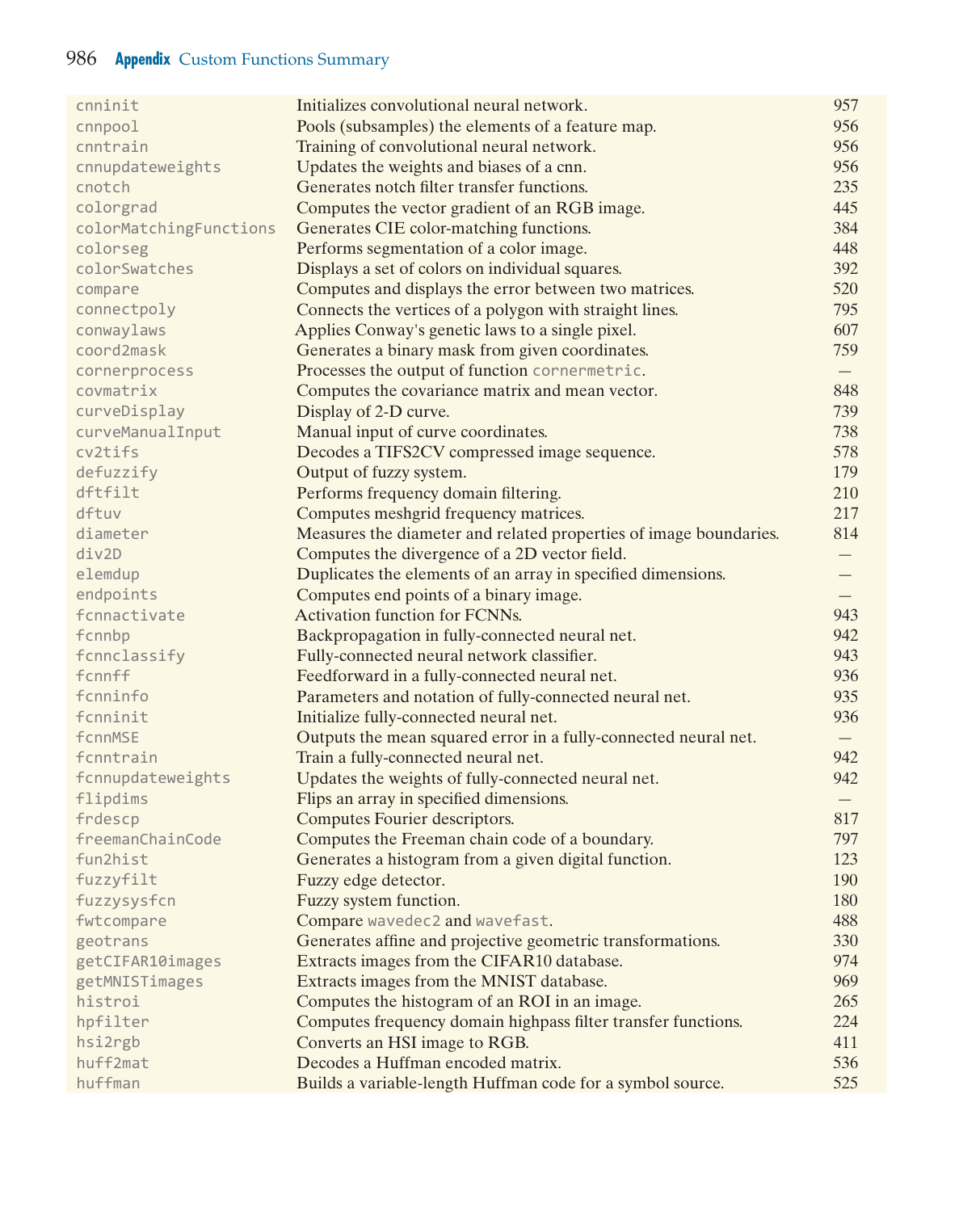| i2percentile      | Computes a percentile given an intensity value.                     | 662 |
|-------------------|---------------------------------------------------------------------|-----|
| ice               | Interactive Color Editor.                                           | 428 |
| ifrdescp          | Computes inverse Fourier descriptors.                               | 817 |
| ifwtcompare       | Compares waverec2 and waveback.                                     | 505 |
| illuminant        | Spectral power distribution of common illuminants.                  | $-$ |
| im2jpeg           | Compresses an image using a JPEG approximation.                     | 552 |
| im2jpeg2k         | Compresses an image using a JPEG 2000 approximation.                | 561 |
| im2minperpoly     | Minimum perimeter polygon.                                          | 806 |
| imageStats1       | Sample function used in Chapter 2.                                  | 76  |
| imageStats2       | Sample function used in Chapter 2.                                  | 76  |
| imageStats3       | Sample function used in Chapter 2.                                  | 77  |
| imageStats4       | Sample function used in Chapter 2.                                  | 78  |
| imageStats5       | Sample function used in Chapter 2.                                  | 80  |
| imblend           | Computes the equally weighted sum of two images.                    | 52  |
| imcircle          | Creates a binary image of circle.                                   | 708 |
| imcolorcode       |                                                                     | 712 |
| imnoise2          | Converts values in a gray or binary image to RGB color.             | 255 |
| imnoise3          | Outputs noisy image and random matrix with given PDF.               |     |
|                   | Generates 2-D sinusoidal spatial patterns.                          | 259 |
| implfcns          | Implication functions for a fuzzy system.                           | 178 |
| imratio           | Computes the ratio of the bytes in two images/variables.            | 518 |
| imstack2vectors   | Extracts vectors from an image stack.                               | 848 |
| imtransform2      | 2-D image transformation with fixed output location.                |     |
| imwarp2           | Performs 2-D geometric transformation with fixed output location.   | 347 |
| intensityScaling  | Scale intensities of an image to the full [0 1] range.              | 116 |
|                   | intensityTransformations Grayscale image intensity transformations. | 111 |
| interactive       | Illustrates inputs from keyboard and mouse.                         | 96  |
| interparc         | Interpolate points along a curve.                                   | 737 |
| intline           | Integer-coordinate line drawing algorithm.                          | 795 |
| invmoments        | Computes invariant moments of an image.                             | 843 |
| iseven            | Determines which elements of an array are even numbers.             | 235 |
| isodd             | Determines which elements of an array are odd numbers.              | 236 |
| iswhole           | True for integers (whole numbers).                                  | 58  |
| jpeg2im           | Decodes an IM2JPEG compressed image.                                | 556 |
| jpeg2k2im         | Decodes an IM2JPEG2K compressed image.                              | 564 |
| kmeansClustering  | Standard kmeans algorithm.                                          | 682 |
| lambda2xyz        | Converts wavelength to tristimulus values.                          | 385 |
| lambdafcns        | Lambda functions for a set of fuzzy rules.                          | 176 |
| levelsetCurvature | Computes the curvature of a level set function.                     | 757 |
| levelsetForce     | Scalar force field for level-set segmentation.                      | 761 |
| levelsetFunction  | Generates a level-set function.                                     | 758 |
| levelsetHeaviside | 2D Heaviside and impulse for level set segmentation.                | 761 |
| levelsetIterate   | Iterative solution of level set equation.                           | 755 |
| levelsetReset     | Reinitializes a signed distance function.                           | 761 |
| localmean         | Computes an array of local means.                                   |     |
| localthresh       | Local thresholding.                                                 |     |
| lpc2mat           | Decompresses a 1-D lossless predictive encoded matrix.              | 547 |
| lpfilter          | Computes frequency domain lowpass filter transfer functions.        | 220 |
| mahalanobis       | Computes the Mahalanobis distance.                                  | 892 |
| makefuzzyedgesys  | Script to make MAT-file used by FUZZYFILT.                          | 189 |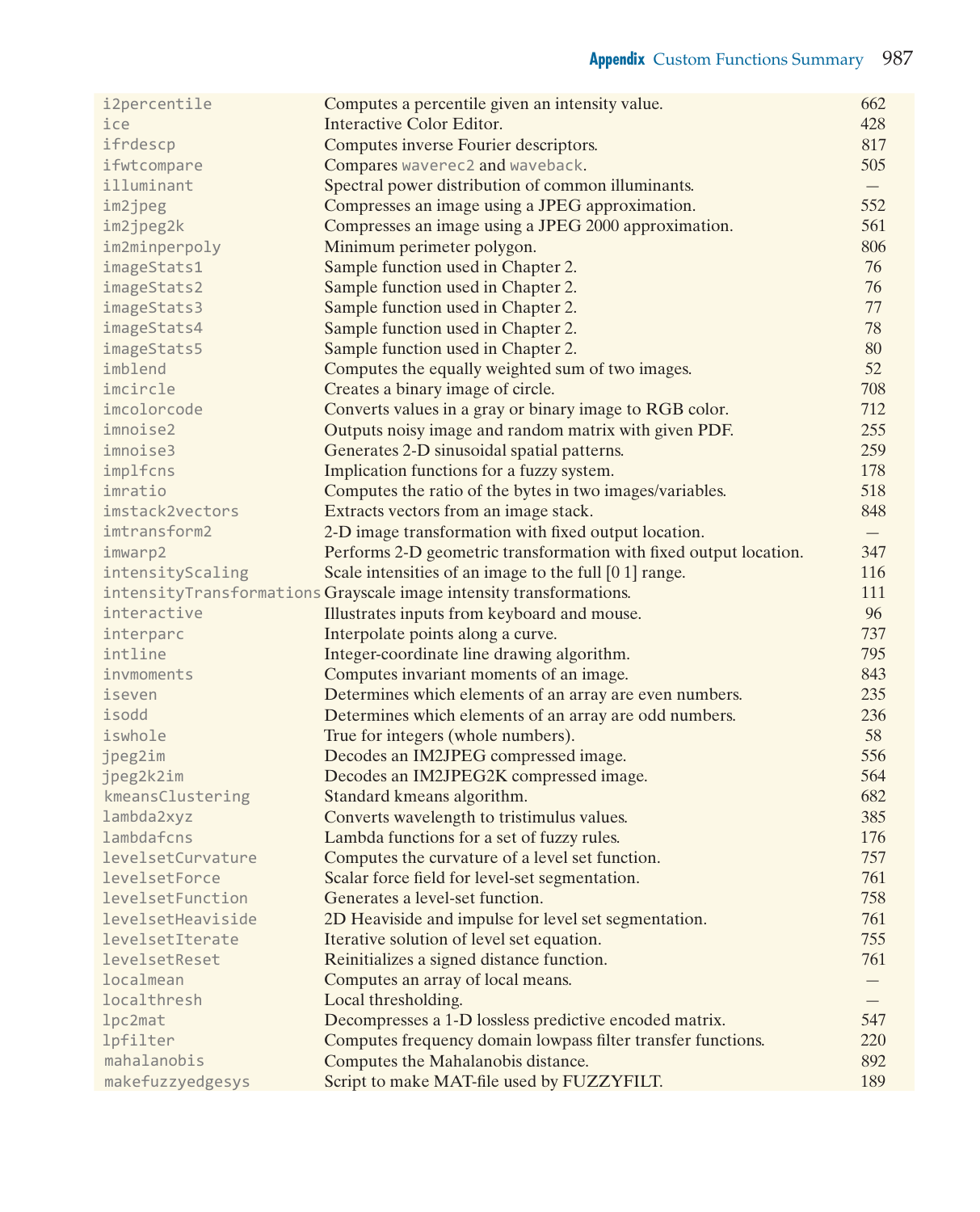## 988 **Appendix** Custom Functions Summary

| manualhist               | Generates a two-mode histogram interactively.                  | 123               |
|--------------------------|----------------------------------------------------------------|-------------------|
| maps2vectors             | Converts maps in the output of a cnn to vectors.               | 956               |
| mat2huff                 | Huffman encodes a matrix.                                      | 532               |
| mat21pc                  | Compresses a matrix using 1-D lossles predictive coding.       | 546               |
| minDistanceClassifier    | Implements a minimum distance classifier.                      | 895               |
| minusOne                 | Multiplies an input array by $(-1)^{x+y}$ .                    | $\qquad \qquad -$ |
| mmat2labels              | Converts a membership matrix to vector of class labels.        | 975               |
| movie2tifs               | Creates a multiframe TIFF file from a MATLAB movie.            | 571               |
| movingthresh             | Image segmentation using a moving average threshold.           |                   |
| myRegionProps            | Properties of a single binary region.                          |                   |
| ntrop                    | Computes a first-order estimate of the entropy of a matrix.    | 523               |
| onemf                    | Constant membership function (one).                            | 176               |
| otsuthresh               | Computes Otsu's optimum threshold from a histogram.            | 660               |
| paddedsize               | Computes padded sizes useful for FFT-based filtering.          | 205               |
| patternShuffle           | Shuffle pattern vectors.                                       | 925               |
| percentile2i             | Computes an intensity value given a percentile.                | 662               |
| perceptronClassify       | Perceptron classifier for two classes.                         | 923               |
| perceptronTrain          | Training of two-class perceptron.                              | 920               |
| pixeldup                 | Duplicates pixels of an image in both directions.              | $\qquad \qquad -$ |
| polyangles               | Computes internal polygon angles.                              | 914               |
| predicate                | Used in function splitmerge.                                   | 677               |
| principalComponents      | Computes the principal components of a vector population.      | 849               |
| quantize                 | Quantizes the elements of a UINT8 matrix.                      | 550               |
| randvertex               | Adds random noise to the vertices of a polygon.                | 914               |
| recnotch                 | Generates axes notch filter transfer functions.                | 238               |
| regiongrow               | Performs image segmentation using region growing.              | 673               |
| reprotate                | Rotates an image repeatedly.                                   |                   |
| rgb2hsi                  | Converts an RGB image to HSI.                                  | 410               |
| rgbcube                  | Displays an RGB cube on the MATLAB desktop.                    | 391               |
| rot180                   | Rotates an input matrix by 180 degrees.                        | $-$               |
| rspd2xyz                 | Converts relative spectral power density to XYZ.               | 385               |
| seq2tifs                 | Creates a multi-frame TIFF file from a MATLAB sequence.        | 571               |
| showmo                   | Displays the motion vectors of a compressed image sequence.    | 578               |
| sigmamf                  | Sigma membership function.                                     | 176               |
| signature                | Computes the signature of a boundary.                          | 809               |
| sinfun1                  | Sample function used in Chapter 2.                             | 68                |
| sinfun2                  | Sample function used in Chapter 2.                             | 70                |
| sinfun3                  | Sample function used in Chapter 2.                             | 71                |
| smf                      | S-shaped membership function.                                  | 176               |
| snakeForce               | Components of external force for use in the snake algorithm.   | 736               |
| snakeIterate             | Iterative solution of the snake equation.                      | 732               |
|                          |                                                                |                   |
| snakeMap<br>snakeRespace | Computes an edge map for use in the snake iterative algorithm. | 733               |
|                          | Respaces the coordinates of a snake uniformly.                 | 737               |
| spectrumBar              | Adds visible light spectrum bar to plot.                       | 379               |
| spectrumColors           | RGB colors corresponding to the visible light spectrum.        | 378               |
| specxture                | Computes spectral texture of an image.                         | 840               |
| spfilt                   | Performs linear and nonlinear spatial filtering.               | 268               |
| splitmerge               | Segments an image using a split-and-merge algorithm.           | 677               |
| statmoments              | Computes statistical central moments of image histogram.       | 263               |